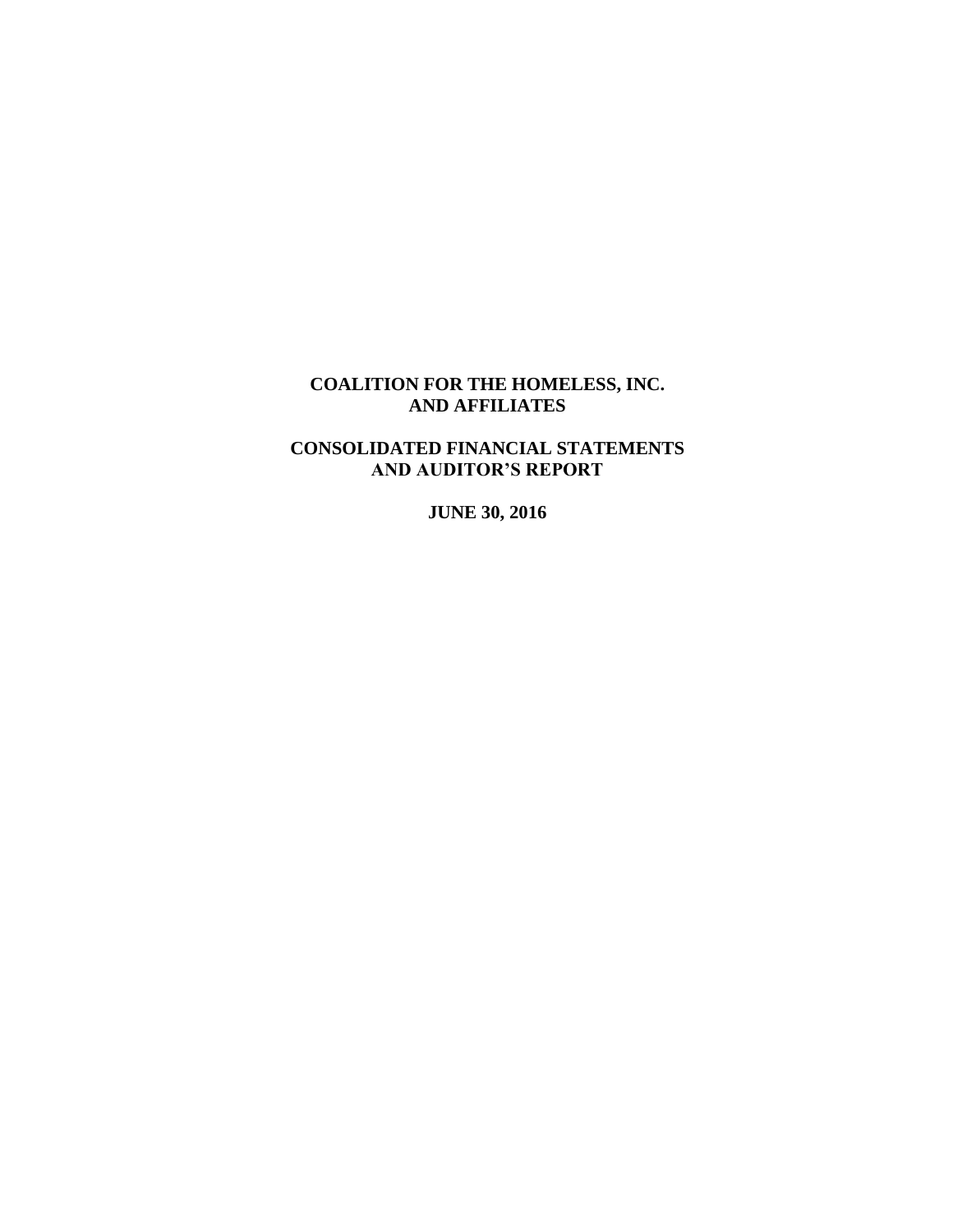## **TABLE OF CONTENTS**

**Independent Auditor's Report**

## **Exhibit**

- **A - Consolidated Statement of Financial Position**
- **B - Consolidated Statement of Activities**
- **C - Consolidated Statement of Functional Expenses**
- **D - Consolidated Statement of Cash Flows**

**Notes to Consolidated Financial Statements**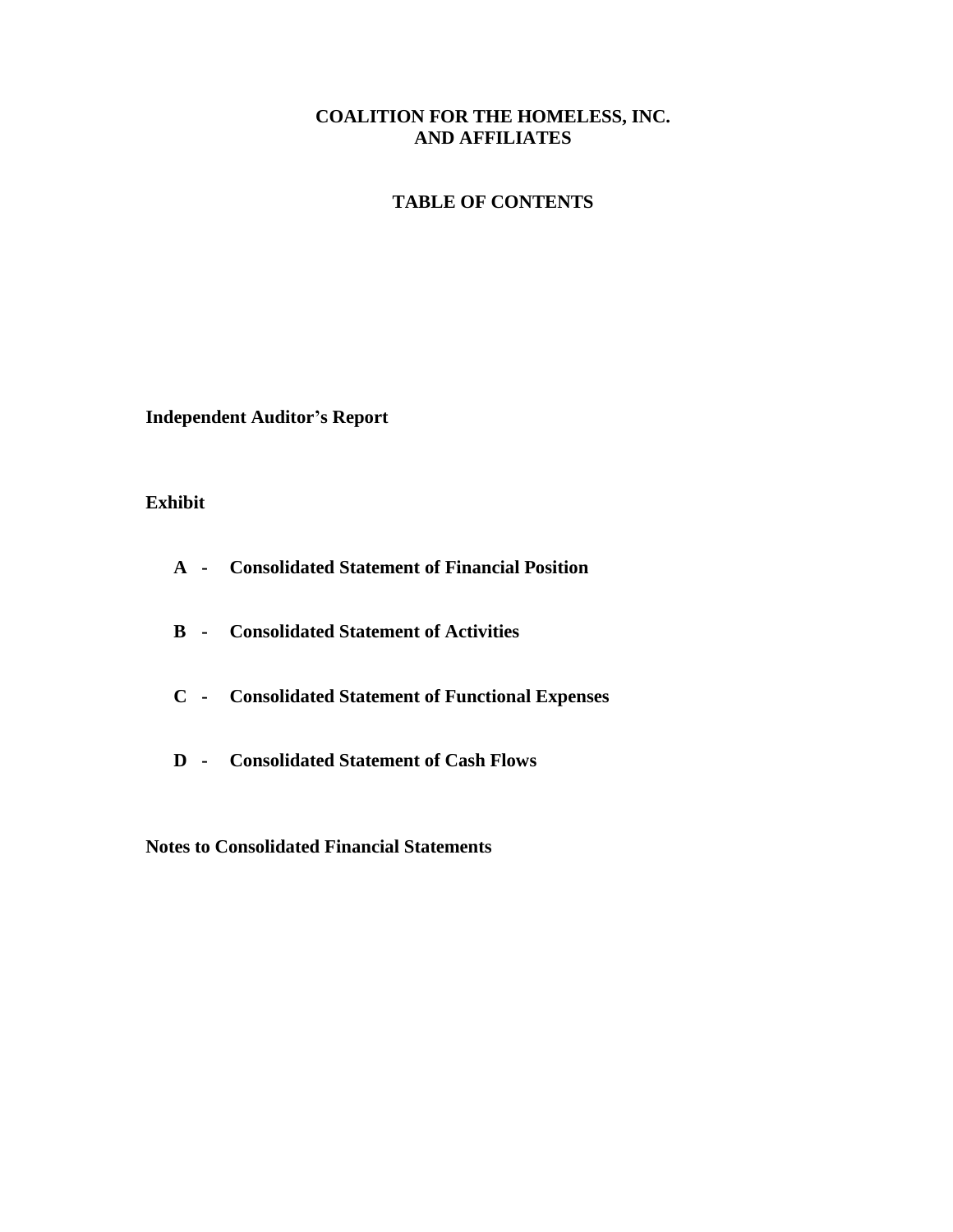# **THE LOEB & TROPER LLP**

## **Independent Auditor's Report**

**Board of Directors Coalition for the Homeless, Inc. and Affiliates**

## *Report on the Consolidated Financial Statements*

We have audited the accompanying consolidated financial statements of Coalition for the Homeless, Inc. and Affiliates, which comprise the consolidated statement of financial position as of June 30, 2016 and the related consolidated statements of activities, functional expenses, and cash flows for the year then ended, and the related notes to the financial statements.

## *Management's Responsibility for the Consolidated Financial Statements*

Management is responsible for the preparation and fair presentation of these consolidated financial statements in accordance with accounting principles generally accepted in the United States of America; this includes the design, implementation, and maintenance of internal control relevant to the preparation and fair presentation of consolidated financial statements that are free from material misstatement, whether due to fraud or error.

## *Auditor's Responsibility*

Our responsibility is to express an opinion on these consolidated financial statements based on our audit. We conducted our audit in accordance with auditing standards generally accepted in the United States of America. Those standards require that we plan and perform the audit to obtain reasonable assurance about whether the consolidated financial statements are free from material misstatement.

An audit involves performing procedures to obtain audit evidence about the amounts and disclosures in the consolidated financial statements. The procedures selected depend on the auditor's judgment, including the assessment of the risks of material misstatement of the consolidated financial statements, whether due to fraud or error. In making those risk assessments, the auditor considers internal control relevant to the entity's preparation and fair presentation of the consolidated financial statements in order to design audit procedures that are appropriate in the circumstances, but not for the purpose of expressing an opinion on the effectiveness of the entity's internal control. Accordingly, we express no such opinion. An audit also includes evaluating the appropriateness of accounting policies used and the reasonableness of significant accounting estimates made by management, as well as evaluating the overall presentation of the consolidated financial statements.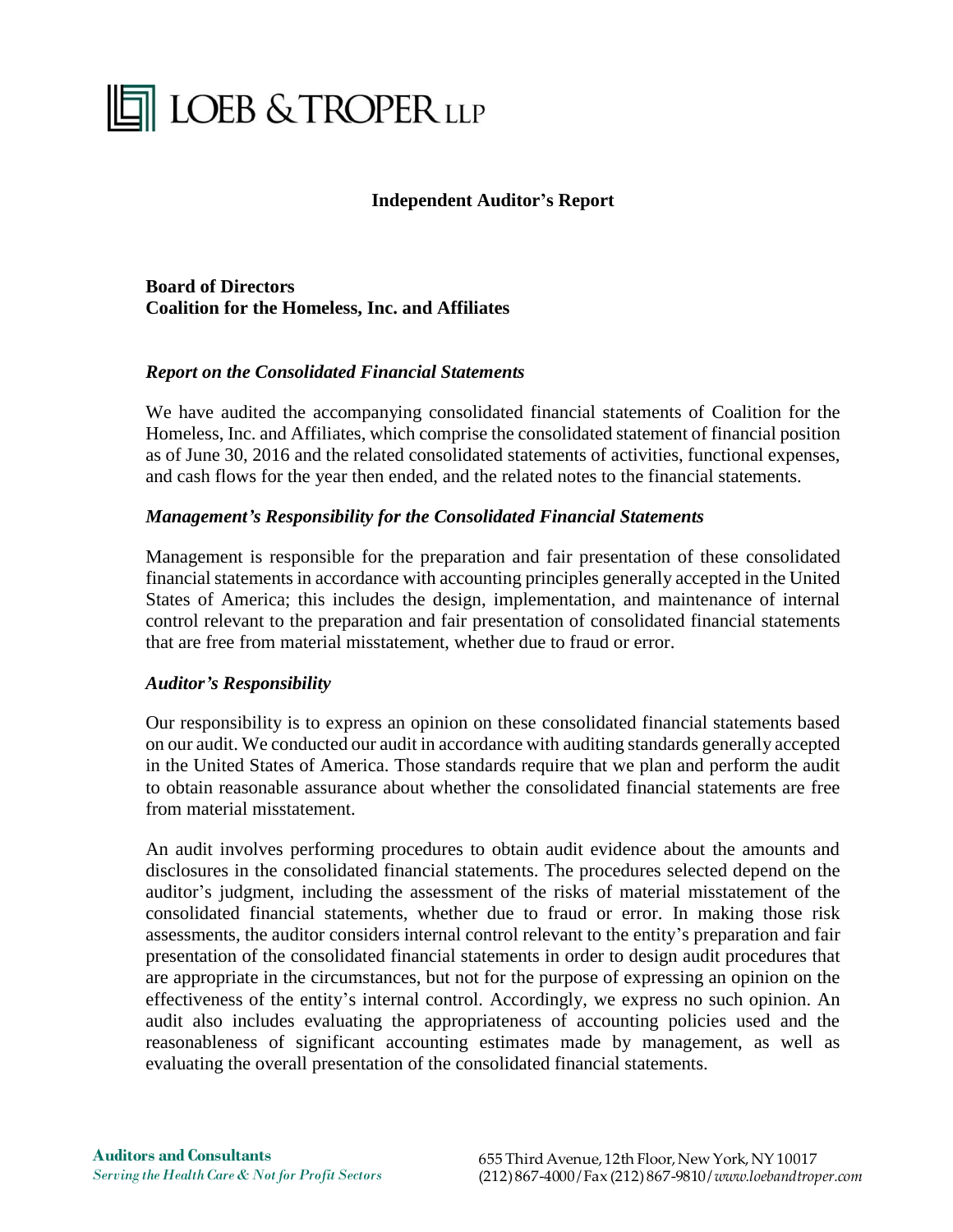We believe that the audit evidence we have obtained is sufficient and appropriate to provide a basis for our audit opinion.

## *Opinion*

In our opinion, the consolidated financial statements referred to above present fairly, in all material respects, the consolidated financial position of Coalition for the Homeless, Inc. and Affiliates as of June 30, 2016, and the changes in their net assets and their cash flows for the year then ended in accordance with accounting principles generally accepted in the United States of America.

## *Report on Summarized Comparative Information*

We have previously audited Coalition for the Homeless, Inc. and Affiliates' June 30, 2015 consolidated financial statements, and we expressed an unmodified audit opinion on those audited consolidated financial statements in our report dated November 12, 2015. In our opinion, the summarized comparative information presented herein as of and for the year ended June 30, 2015 is consistent, in all material respects, with the audited consolidated financial statements from which it has been derived.

Lact + Teopenus

October 31, 2016



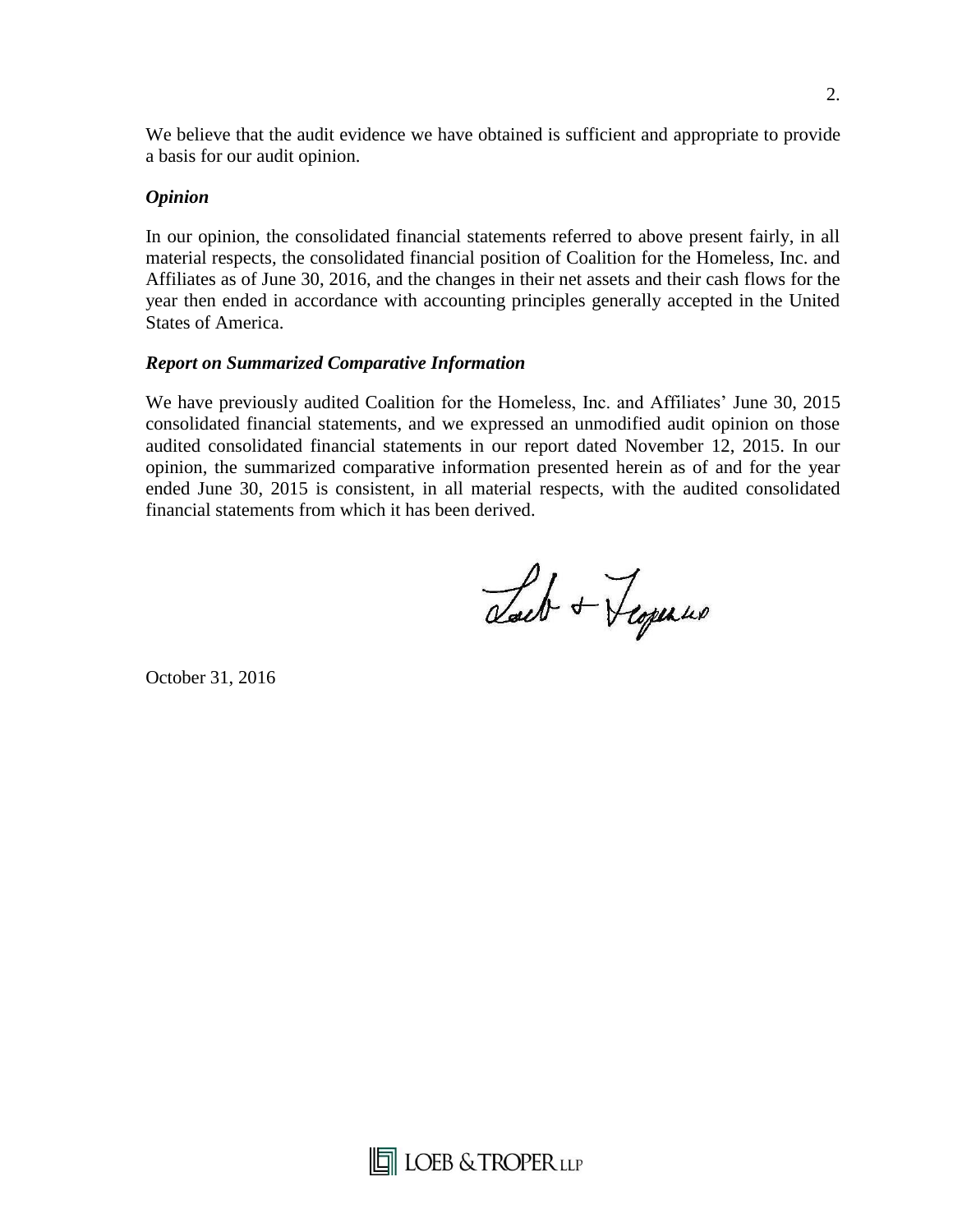#### **EXHIBIT A**

#### **AND AFFILIATES COALITION FOR THE HOMELESS, INC.**

## **CONSOLIDATED STATEMENT OF FINANCIAL POSITION**

## **JUNE 30, 2016 AND 2015**

|                                          |               | 2016       | 2015             |
|------------------------------------------|---------------|------------|------------------|
| <b>ASSETS</b>                            |               |            |                  |
| Cash and cash equivalents                | \$            | 198,328    | \$<br>601,349    |
| Investments                              |               | 209        | 5,199            |
| Contributions receivable                 |               | 700,562    | 451,328          |
| Grants receivable                        |               | 572,767    | 350,818          |
| Other receivables                        |               | 20,957     | 42,481           |
| Due from affiliates                      |               | 37,095     | 23,147           |
| Prepaid expenses                         |               | 114,387    | 111,417          |
| Reserve fund                             |               | 202,937    | 202,937          |
| Security deposits                        |               | 24,301     | 24,301           |
| Deferred rent receivable                 |               | 545,183    | 663,668          |
| Fixed assets - net                       |               | 16,151,104 | 15,750,118       |
| <b>Total assets</b>                      | \$            | 18,567,830 | \$<br>18,226,763 |
| <b>LIABILITIES AND NET ASSETS</b>        |               |            |                  |
| Liabilities                              |               |            |                  |
| Accounts payable and accrued expenses    | $\mathcal{S}$ | 333,884    | \$<br>295,248    |
| Refundable advances                      |               | 27,361     | 49,218           |
| Obligations under capital lease          |               | 67,432     | 105,833          |
|                                          |               |            |                  |
| <b>Total liabilities</b>                 |               | 428,677    | 450,299          |
| Net assets (Exhibit B)<br>Unrestricted   |               |            |                  |
| Net investment in property and equipment |               | 16,083,672 | 15,644,285       |
| Operating                                |               | 1,524,127  | 1,650,734        |
|                                          |               |            |                  |
| Total unrestricted                       |               | 17,607,799 | 17,295,019       |
| Temporarily restricted                   |               | 531,354    | 481,445          |
| Total net assets                         |               | 18,139,153 | 17,776,464       |
| Total liabilities and net assets         | \$            | 18,567,830 | \$<br>18,226,763 |

See independent auditor's report.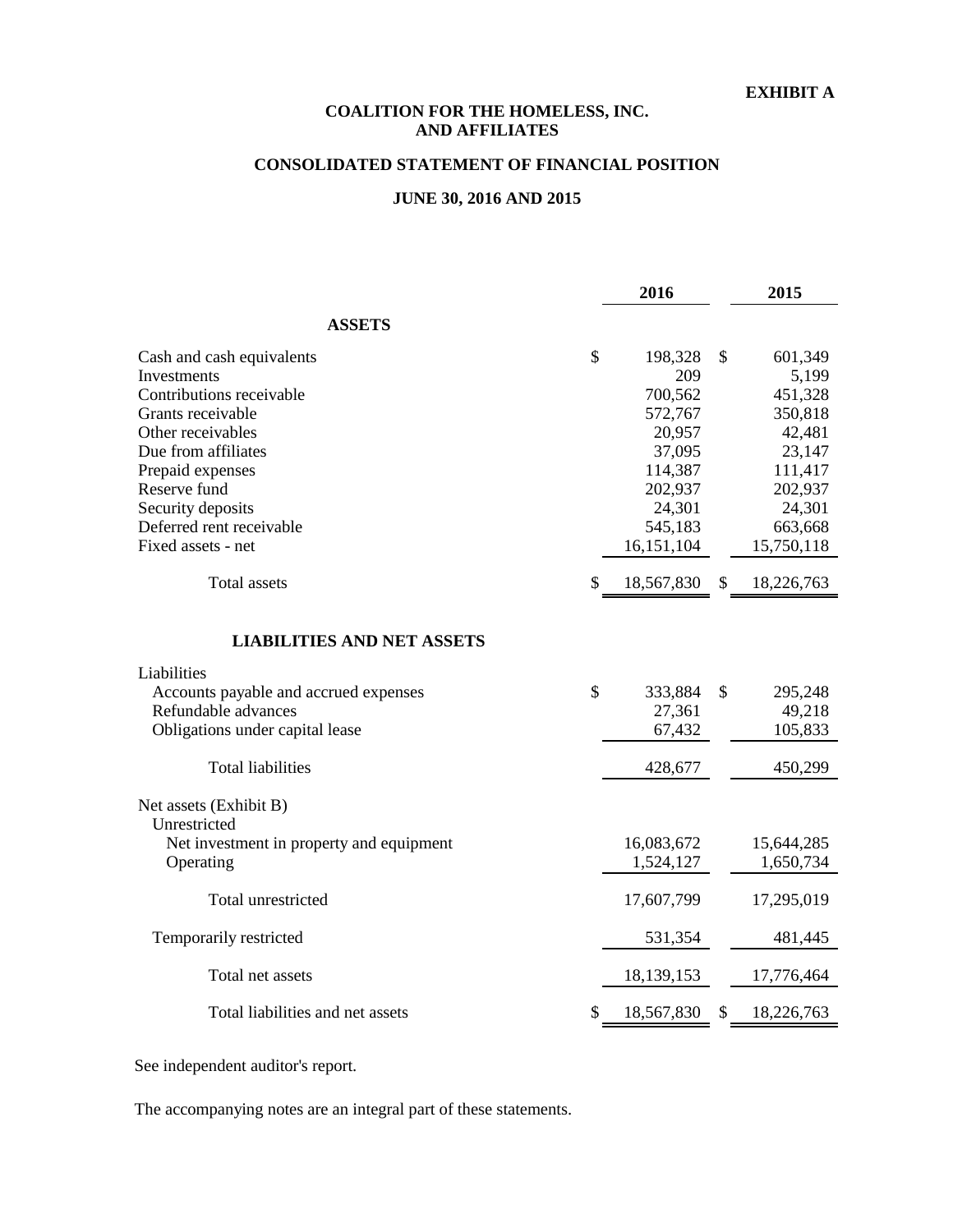## **CONSOLIDATED STATEMENT OF ACTIVITIES**

#### **YEAR ENDED JUNE 30, 2016 (With Summarized Financial Information for the Year Ended June 30, 2015)**

|                                                    | 2016 |                    |               |                   |              |  |                  |
|----------------------------------------------------|------|--------------------|---------------|-------------------|--------------|--|------------------|
|                                                    |      | <b>Temporarily</b> |               |                   |              |  |                  |
|                                                    |      | Unrestricted       |               | <b>Restricted</b> | <b>Total</b> |  | 2015             |
| Public support and revenue                         |      |                    |               |                   |              |  |                  |
| Contributions                                      | \$   | 4,506,005          | - \$          | 981,010 \$        | 5,487,015 \$ |  | 5,220,517        |
| Government grants                                  |      | 4,709,257          |               |                   | 4,709,257    |  | 3,616,295        |
| Special events (net of direct costs of \$511,784   |      |                    |               |                   |              |  |                  |
| and \$510,634 in 2016 and 2015, respectively)      |      | 496,083            |               |                   | 496,083      |  | 701,682          |
| <b>Bequests</b>                                    |      | 354,932            |               |                   | 354,932      |  | 146,744          |
| Rental income (net of rental expenses of \$673,775 |      |                    |               |                   |              |  |                  |
| and \$618,140 in 2016 and 2015, respectively)      |      | 335,850            |               |                   | 335,850      |  | 391,481          |
| Investment income (loss)                           |      | (1,003)            |               |                   | (1,003)      |  | 3,295            |
| Other income                                       |      | 258,080            |               |                   | 258,080      |  | 180,374          |
| Net assets released from restrictions              |      | 931,101            |               | (931, 101)        |              |  |                  |
| Total public support and revenue                   |      | 11,590,305         |               | 49,909            | 11,640,214   |  | 10,260,388       |
| Expenses (Exhibit C)                               |      |                    |               |                   |              |  |                  |
| Program services                                   |      |                    |               |                   |              |  |                  |
| Advocacy                                           |      | 1,189,805          |               |                   | 1,189,805    |  | 1,293,756        |
| <b>AIDS</b>                                        |      | 2,441,972          |               |                   | 2,441,972    |  | 2,377,655        |
| Crisis intervention                                |      | 2,649,669          |               |                   | 2,649,669    |  | 2,231,599        |
| Housing                                            |      | 731,842            |               |                   | 731,842      |  | 802,186          |
| Food services                                      |      | 1,079,766          |               |                   | 1,079,766    |  | 1,165,501        |
| Job training                                       |      | 789,986            |               |                   | 789,986      |  | 742,119          |
| Children's programs                                |      | 1,149,175          |               |                   | 1,149,175    |  | 1,132,546        |
| Total program services                             |      | 10,032,215         |               |                   | 10,032,215   |  |                  |
|                                                    |      |                    |               |                   |              |  | 9,745,362        |
| Supporting services                                |      |                    |               |                   |              |  |                  |
| Management and general                             |      | 231,331            |               |                   | 231,331      |  | 296,150          |
| Fund raising                                       |      | 1,013,979          |               |                   | 1,013,979    |  | 990,703          |
| Total supporting services                          |      | 1,245,310          |               |                   | 1,245,310    |  | 1,286,853        |
| Total expenses                                     |      | 11,277,525         |               |                   | 11,277,525   |  | 11,032,215       |
| Change in net assets (Exhibit D)                   |      | 312,780            |               | 49,909            | 362,689      |  | (771, 827)       |
| Net assets - beginning of year                     |      | 17,295,019         |               | 481,445           | 17,776,464   |  | 18,548,291       |
| Net assets - end of year (Exhibit A)               | \$   | 17,607,799         | $\mathcal{S}$ | 531.354<br>\$     | 18,139,153   |  | \$<br>17,776,464 |

See independent auditor's report.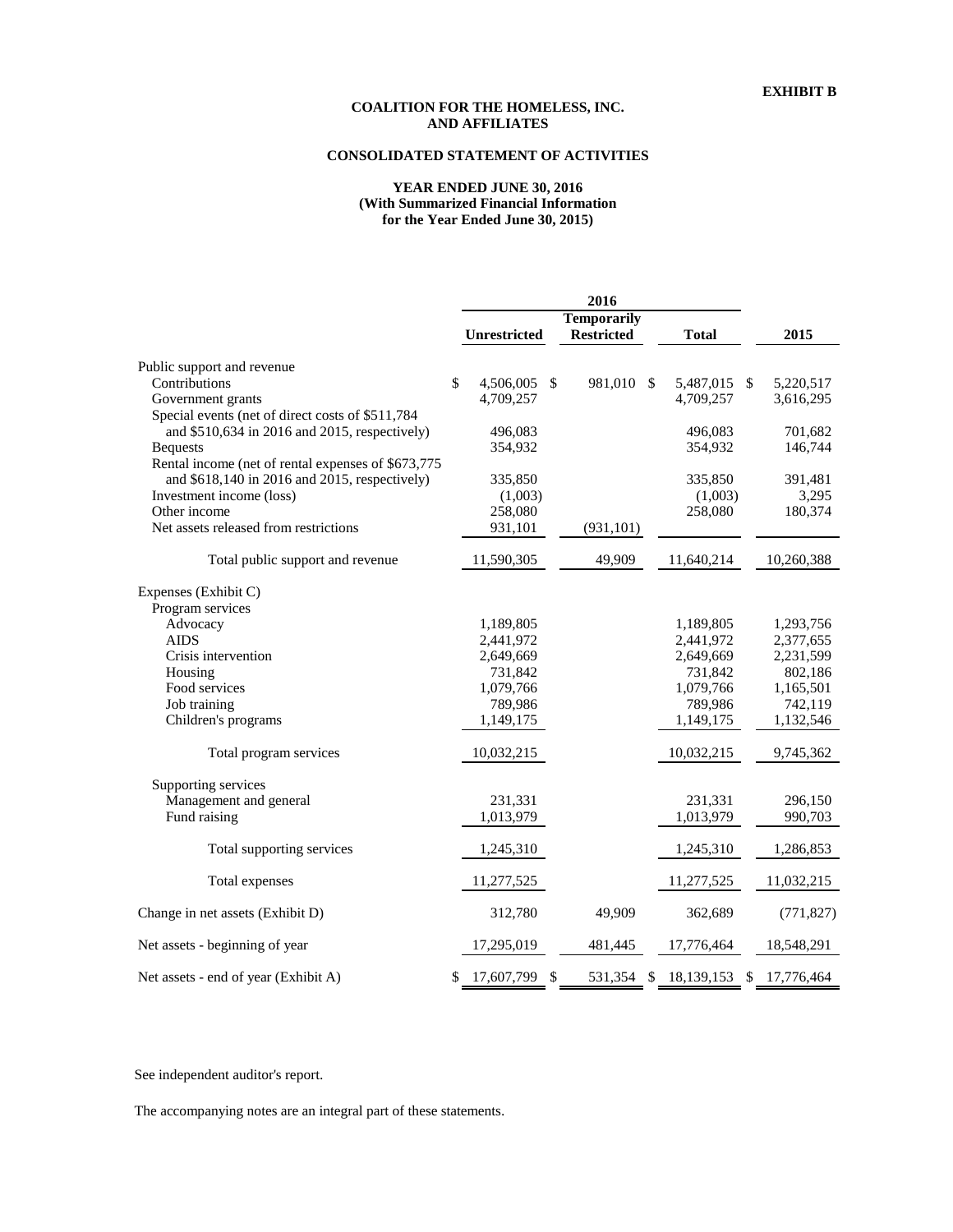#### **CONSOLIDATED STATEMENT OF FUNCTIONAL EXPENSES**

#### **YEAR ENDED JUNE 30, 2016**

**for the Year Ended June 30, 2015)**

**2015**

|                                                                                      |                          |                                                       |                                      |                      |                         |                               | 2016                                 |                        |                                            |                        |                                 |                                              |                            |                                       | 2015                     |
|--------------------------------------------------------------------------------------|--------------------------|-------------------------------------------------------|--------------------------------------|----------------------|-------------------------|-------------------------------|--------------------------------------|------------------------|--------------------------------------------|------------------------|---------------------------------|----------------------------------------------|----------------------------|---------------------------------------|--------------------------|
|                                                                                      |                          | <b>Program Services</b><br><b>Supporting Services</b> |                                      |                      |                         |                               |                                      |                        |                                            |                        |                                 |                                              |                            |                                       |                          |
|                                                                                      | <b>Advocacy</b>          | <b>AIDS</b>                                           | <b>Crisis</b><br>Intervention        | Housing              | Food<br><b>Services</b> | Job<br><b>Training</b>        | <b>Children's</b><br><b>Programs</b> | <b>Total</b>           | <b>Management</b><br>and<br><b>General</b> | Fund<br><b>Raising</b> | <b>Special</b><br><b>Events</b> | <b>Business</b><br>Rental<br><b>Property</b> | <b>Total</b>               | <b>Total</b>                          | <b>Total</b>             |
| Salaries<br>Fringe benefits                                                          | 613,694<br>\$<br>173,773 | 715,438<br>- \$<br>347,665                            | 1,018,811<br>- \$<br>- \$<br>452,846 | 284,072 \$<br>98,908 | 358,989<br>131,232      | 434,230 \$<br>- \$<br>176,258 | 618,052<br>- \$<br>131,460           | 4,043,286<br>1,512,142 | 125,223<br>- \$<br>- \$<br>44,426          | 270,837<br>86,363      |                                 | 146,664 \$<br>\$<br>46,685                   | 542,724<br>- \$<br>177,474 | 4,586,010 \$<br>1,689,616             | 4,542,077<br>1,614,834   |
| Total personnel                                                                      | 787,467                  | 1,063,103                                             | 1,471,657                            | 382,980              | 490,221                 | 610,488                       | 749,512                              | 5,555,428              | 169,649                                    | 357,200                |                                 | 193,349                                      | 720,198                    | 6,275,626                             | 6,156,911                |
| Professional fees                                                                    | 245,425                  | 25,192                                                | 74,928                               | 8,928                | 11,402                  |                               | 66,800                               | 432,675                | 5,348                                      | 116,622                |                                 | 3,052                                        | 125,022                    | 557,697                               | 551,103                  |
| Commercial insurance                                                                 | 6,476                    | 44,441                                                | 11,246                               | 3.923                | 5,205                   | 32,449                        | 3,500                                | 107,240                | 2,430                                      | 5,742                  |                                 | 1,441                                        | 9,613                      | 116,853                               | 84,084                   |
| Transportation                                                                       | 17,484                   | 20,728                                                | 102                                  | 141                  | 56,505                  | 5.868                         | 44,399                               | 145,227                | 190                                        | 278                    |                                 |                                              | 468                        | 145,695                               | 126,041                  |
| Supplies                                                                             | 14,288                   | 10,694                                                | 18,168                               | 7,462                | 4,538                   |                               | 70,115                               | 125,265                | 5,215                                      | 32,294                 |                                 | 1,336                                        | 38,845                     | 164,110                               | 159,226                  |
| Telephone                                                                            | 15,994                   | 14,968                                                | 14,832                               | 8,873                | 8,378                   | 6,263                         | 11,599                               | 80,907                 | 6,373                                      | 5,124                  |                                 | 1,635                                        | 13,132                     | 94,039                                | 112,157                  |
| Bank charges and fees                                                                | 1,599                    | 3,012                                                 | 3,974                                | 1,424                | 2,527                   | 7,236                         | 1,480                                | 21,252                 | 2,311                                      | 50,759                 |                                 | 471                                          | 53,541                     | 74,793                                | 57,187                   |
| Occupancy                                                                            | 39,701                   | 41,194                                                | 54,822                               | 19,628               | 25,765                  | 1,935                         | 56,330                               | 239,375                | 9,507                                      | 13,279                 |                                 | 117,116                                      | 139,902                    | 379,277                               | 328,327                  |
| Grants to clients                                                                    | 21,208                   | 1,180,250                                             | 946,406                              | 269,409              | 25                      | 26,994                        | 425                                  | 2,444,717              |                                            |                        |                                 |                                              |                            | 2,444,717                             | 2,186,795                |
| Advertising                                                                          | 56                       | 126                                                   | 379                                  | 379                  | 1,211                   | 50,973                        | 2,803                                | 55,927                 | 2,531                                      | 407                    |                                 |                                              | 2,938                      | 58,865                                | 17,746                   |
| Printing and duplication                                                             | 2,321                    |                                                       |                                      |                      | 3,470                   | 11,101                        |                                      | 16,892                 |                                            | 238,729                |                                 |                                              | 238,729                    | 255,621                               | 259,690                  |
| Conferences                                                                          | 5,099                    | 572                                                   | 625                                  | 501                  | 494                     |                               | 6,492                                | 13,783                 | 1,150                                      | 921                    |                                 | 399                                          | 2,470                      | 16,253                                | 23,744                   |
|                                                                                      | 13,208                   | 18,624                                                | 29,551                               | 8,623                | 6,512                   | 7,108                         | 15,538                               | 99,164                 | 6,287                                      | 7,384                  |                                 | 3,795                                        |                            | 116,630                               | 197,313                  |
| Equipment maintenance                                                                |                          |                                                       |                                      |                      |                         |                               |                                      |                        |                                            |                        |                                 |                                              | 17,466                     |                                       |                          |
| Food                                                                                 | 821                      |                                                       |                                      |                      | 440,037                 | 11,542                        | 56,146                               | 507,725                |                                            |                        |                                 |                                              |                            | 507,725                               | 561,879                  |
| Postage, shipping, and messenger                                                     |                          | 1,130                                                 | 1,991                                | 728                  | 139                     |                               | 1,611                                | 6,420                  | 1,283                                      | 167,223                |                                 | 56                                           | 168,562                    | 174,982                               | 190,602                  |
| Dues and subscriptions                                                               | 5,229                    | 334                                                   | 444                                  | 159                  | 117                     | 303                           | 2,683                                | 9,269                  | 277                                        | 2,583                  |                                 | 53                                           | 2,913                      | 12,182                                | 28,213                   |
| Catering, entertainment and venue costs                                              |                          |                                                       |                                      |                      |                         | 216                           |                                      | 216                    |                                            | 643<br>- \$            | 511,784                         |                                              | 512,427                    | 512,643                               | 512,607                  |
| Real estate taxes                                                                    |                          |                                                       |                                      |                      |                         |                               |                                      |                        |                                            |                        |                                 | 83,721                                       | 83,721                     | 83,721                                | 81,640                   |
| <b>Bad debts</b>                                                                     | 100                      |                                                       |                                      |                      |                         | 900                           |                                      | 1,000                  | 1,524                                      |                        |                                 |                                              | 1,524                      | 2,524                                 | 1,721                    |
| Miscellaneous                                                                        | 6,088                    | 10,363                                                | 13,303                               | 4,944                | 8,081                   | 9,369                         | 5,478                                | 57,626                 | 4,537                                      | 3,776                  |                                 | 2,194                                        | 10,507                     | 68,133                                | 58,248                   |
| Total other than personnel                                                           | 395,097                  | 1,371,628                                             | 1,170,771                            | 335,122              | 574,406                 | 172,257                       | 345,399                              | 4,364,680              | 48,963                                     | 645,764                | 511,784                         | 215,269                                      | 1,421,780                  | 5,786,460                             | 5,538,323                |
| Total expenses before depreciation                                                   |                          |                                                       |                                      |                      |                         |                               |                                      |                        |                                            |                        |                                 |                                              |                            |                                       |                          |
| and amortization                                                                     | 1,182,564                | 2,434,731                                             | 2,642,428                            | 718,102              | 1,064,627               | 782,745                       | 1,094,911                            | 9,920,108              | 218,612                                    | 1,002,964              | 511,784                         | 408,618                                      | 2,141,978                  | 12,062,086                            | 11,695,234               |
| Depreciation and amortization                                                        | 7,241                    | 7,241                                                 | 7,241                                | 13,740               | 15,139                  | 7,241                         | 54,264                               | 112,107                | 12,719                                     | 11,015                 |                                 | 265,157                                      | 288,891                    | 400,998                               | 465,755                  |
| Total expenses                                                                       | 1,189,805                | 2,441,972                                             | 2,649,669                            | 731,842              | 1,079,766               | 789,986                       | 1,149,175                            | 10,032,215             | 231,331                                    | 1,013,979              | 511,784                         | 673,775                                      | 2,430,869                  | 12,463,084                            | 12,160,989               |
| Less expenses deducted directly<br>from revenues on the statement<br>of activities   |                          |                                                       |                                      |                      |                         |                               |                                      |                        |                                            |                        |                                 |                                              |                            |                                       |                          |
| Direct costs of special events<br>Business rental property                           |                          |                                                       |                                      |                      |                         |                               |                                      |                        |                                            |                        | (511, 784)                      | (673, 775)                                   | (511, 784)<br>(673, 775)   | (511, 784)<br>(673, 775)              | (510, 634)<br>(618, 140) |
| Total expenses reported by<br>function on the statement<br>of activities (Exhibit B) | 1,189,805 \$<br>\$       | 2,441,972 \$                                          | 2,649,669 \$                         | 731,842 \$           | 1,079,766 \$            | 789,986 \$                    | 1,149,175 \$ 10,032,215 \$           |                        | 231,331 \$                                 | 1,013,979<br>- \$      |                                 | -S                                           | $\mathbb{S}$               | 1,245,310 \$ 11,277,525 \$ 11,032,215 |                          |

See independent auditor's report.

**<sup>(</sup>With Summarized Financial Information**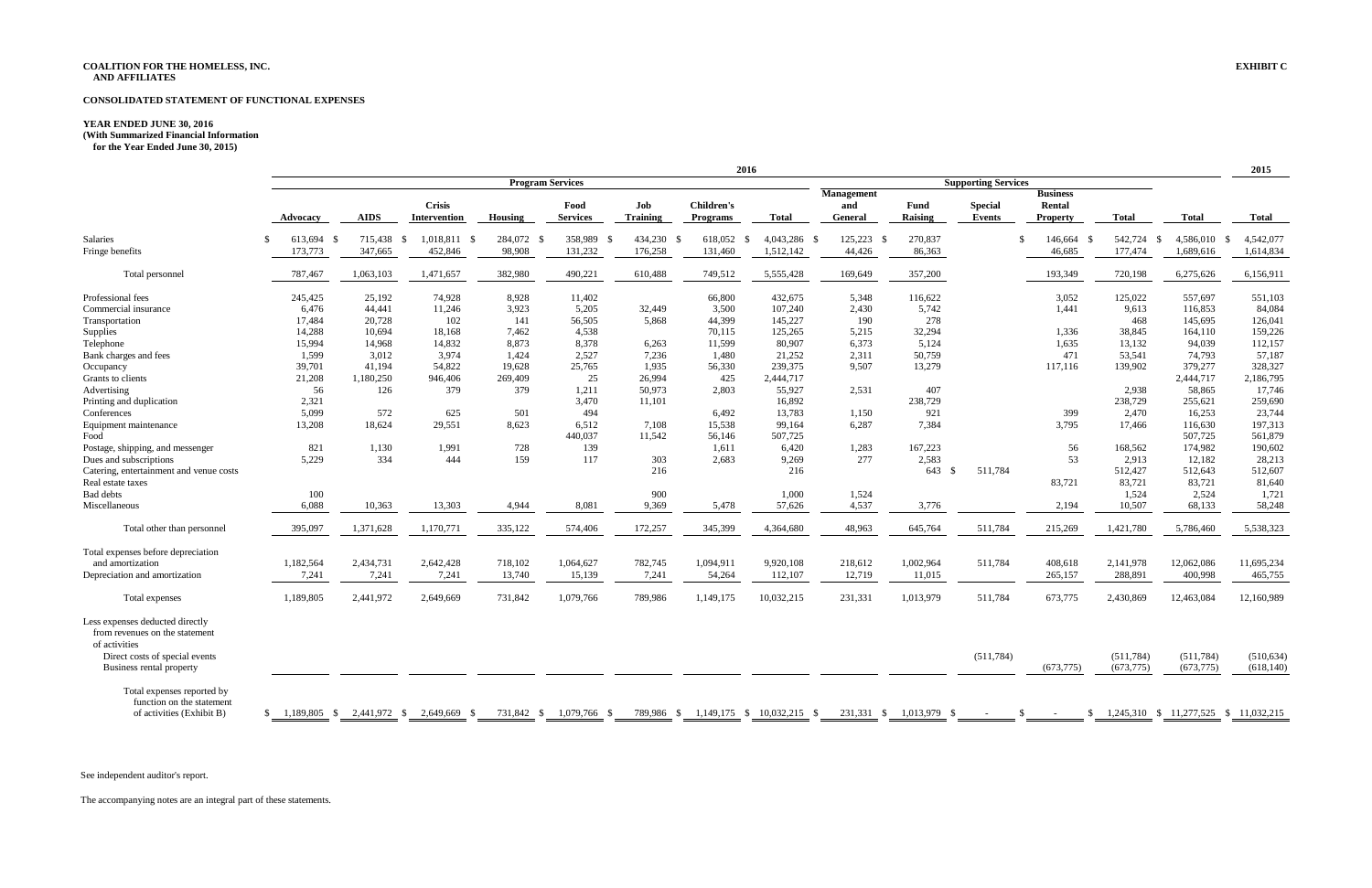#### **EXHIBIT D**

## **COALITION FOR THE HOMELESS, INC. AND AFFILIATES**

## **CONSOLIDATED STATEMENT OF CASH FLOWS**

## **YEARS ENDED JUNE 30, 2016 AND 2015**

|                                                       | 2016          |               | 2015       |
|-------------------------------------------------------|---------------|---------------|------------|
| Cash flows from operating activities                  |               |               |            |
| Change in net assets (Exhibit B)                      | \$<br>362,689 | $\mathcal{S}$ | (771, 827) |
| Adjustments to reconcile change in net assets to net  |               |               |            |
| cash provided (used) by operating activities          |               |               |            |
| Depreciation and amortization                         | 400,998       |               | 465,755    |
| Donated investments                                   |               |               | (4,366)    |
| Decrease (increase) in assets                         |               |               |            |
| Contributions receivable                              | (249, 234)    |               | 76,747     |
| Grants receivable                                     | (221, 949)    |               | (127,205)  |
| Other receivables                                     | 21,524        |               | 3,843      |
| Due from affiliates                                   | (13,948)      |               | 17,132     |
| Prepaid expenses                                      | (2,970)       |               | 43,002     |
| Security deposits                                     |               |               | (1,075)    |
| Deferred rent receivable                              | 118,485       |               | 91,143     |
| Increase (decrease) in liabilities                    |               |               |            |
| Accounts payable and accrued expenses                 | 38,636        |               | 11,134     |
| Refundable advances                                   | (21, 857)     |               | 26,493     |
| Net cash provided (used) by operating activities      | 432,374       |               | (169, 224) |
| Cash flows from investing activities                  |               |               |            |
| Purchases of property and equipment                   | (801,984)     |               | (199,711)  |
| Proceeds from sale of investments                     | 4,990         |               |            |
|                                                       |               |               |            |
| Net cash used by investing activities                 | (796, 994)    |               | (199,711)  |
| Cash flows from financing activities                  |               |               |            |
| Principal payment of obligations under capital lease  | (38, 401)     |               | (56,370)   |
| Net change in cash and cash equivalents               | (403, 021)    |               | (425,305)  |
| Cash and cash equivalents - beginning of year         | 601,349       |               | 1,026,654  |
| Cash and cash equivalents - end of year               | \$<br>198,328 | \$            | 601,349    |
| Supplemental disclosure of noncash flow activities    |               |               |            |
| Fixed assets acquisitions directly financed through a |               |               |            |
| capital lease                                         | \$            | \$            | 120,164    |
|                                                       |               |               |            |

See independent auditor's report.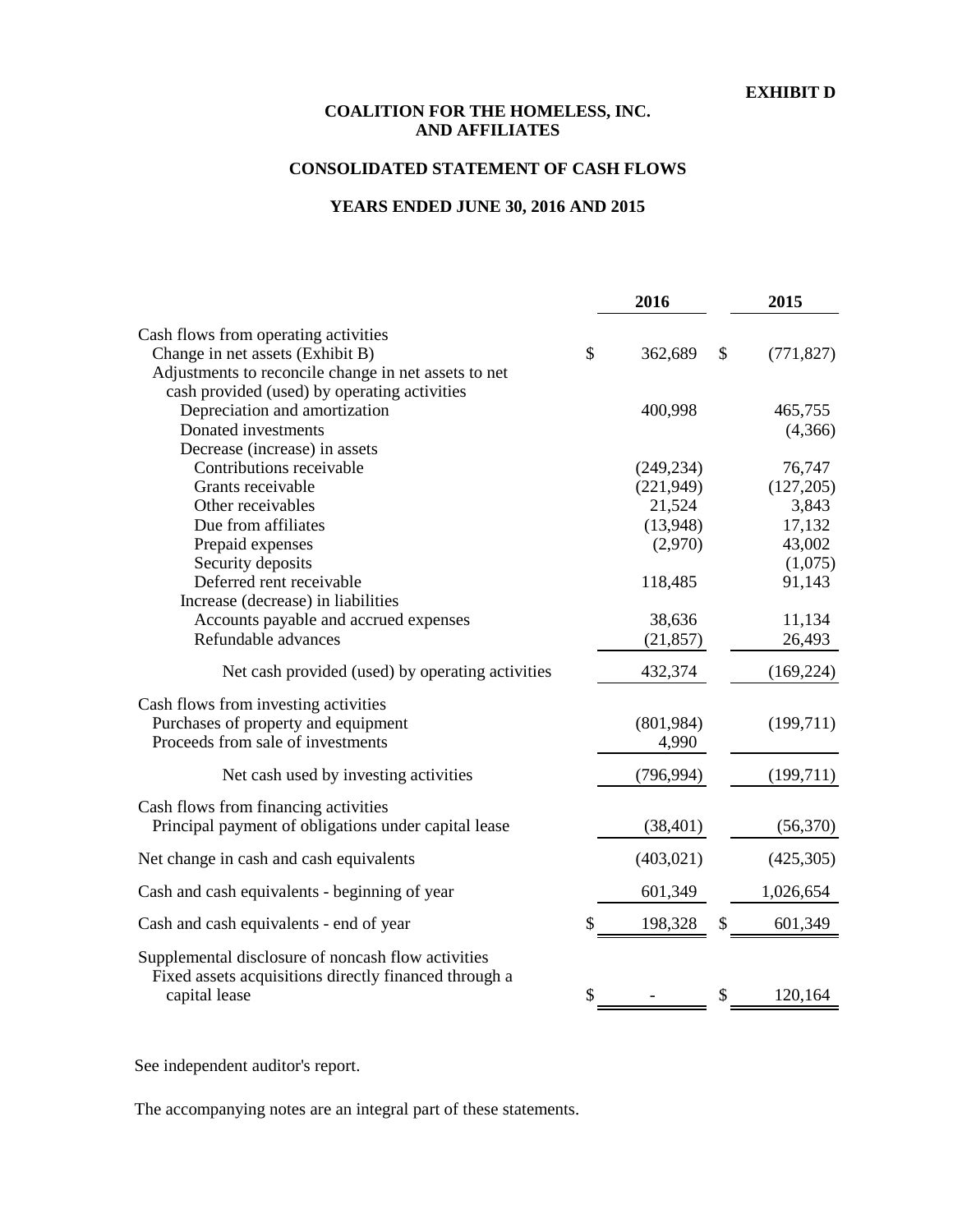#### **NOTES TO CONSOLIDATED FINANCIAL STATEMENTS**

## **JUNE 30, 2016**

## **NOTE 1 - NATURE AND PURPOSE OF ORGANIZATION**

The accompanying consolidated financial statements of Coalition for the Homeless, Inc. and Affiliates ("Coalition and Affiliates") reflect the financial position, activities, and cash flows of the following entities:

*Coalition for the Homeless, Inc.* (the "Coalition") is a not-for-profit entity that provides advocacy, housing and direct services to over 3,500 people each day. The Coalition is dedicated to the principle that affordable housing, sufficient food and the chance for a living wage job are fundamental rights in a civilized society. The Coalition's operations are categorized under advocacy, AIDS, crisis intervention, housing, food services, job training and children's programs. The Coalition is exempt from federal income taxes under Section  $501(c)(3)$  of the Internal Revenue Code.

*Bridge Homes, Inc.* ("BHI") is a not-for-profit entity engaged in the preparation of nutritious meals distributed by Coalition for the Homeless, Inc.'s mobile feeding program to homeless individuals in the boroughs of Manhattan and the Bronx. BHI is exempt from federal income taxes under Section 501(c)(3) of the Internal Revenue Code.

*Bridge Building Management Company* ("BBMC") is the 1% General Partner of Bridge Coalition Limited Partnership ("BCLP"), an organization that operates a 15-unit rental housing project for homeless persons and persons of low income. The accompanying consolidated financial statements include the operations of BBMC and not those of BCLP. BBMC is subject to state, city, and federal corporate taxes.

*West Seventy Seventh, Inc.* is the .01% General Partner of Coalition Houses Limited Partnership ("CHLP"), a partnership that was created to develop and renovate the 166, 168 and 170 West 77th Street properties as low-income housing. The accompanying consolidated financial statements include the operations of West Seventy Seventh, Inc. and not those of CHLP.

Coalition for the Homeless, Inc. and Affiliates' primary sources of revenues are contributions and government grants.

#### **NOTE 2 - SUMMARY OF SIGNIFICANT ACCOUNTING POLICIES**

*Basis of accounting* - The financial statements are prepared on the accrual basis of accounting.

*Basis of consolidation* - All material intercompany balances and activities have been eliminated.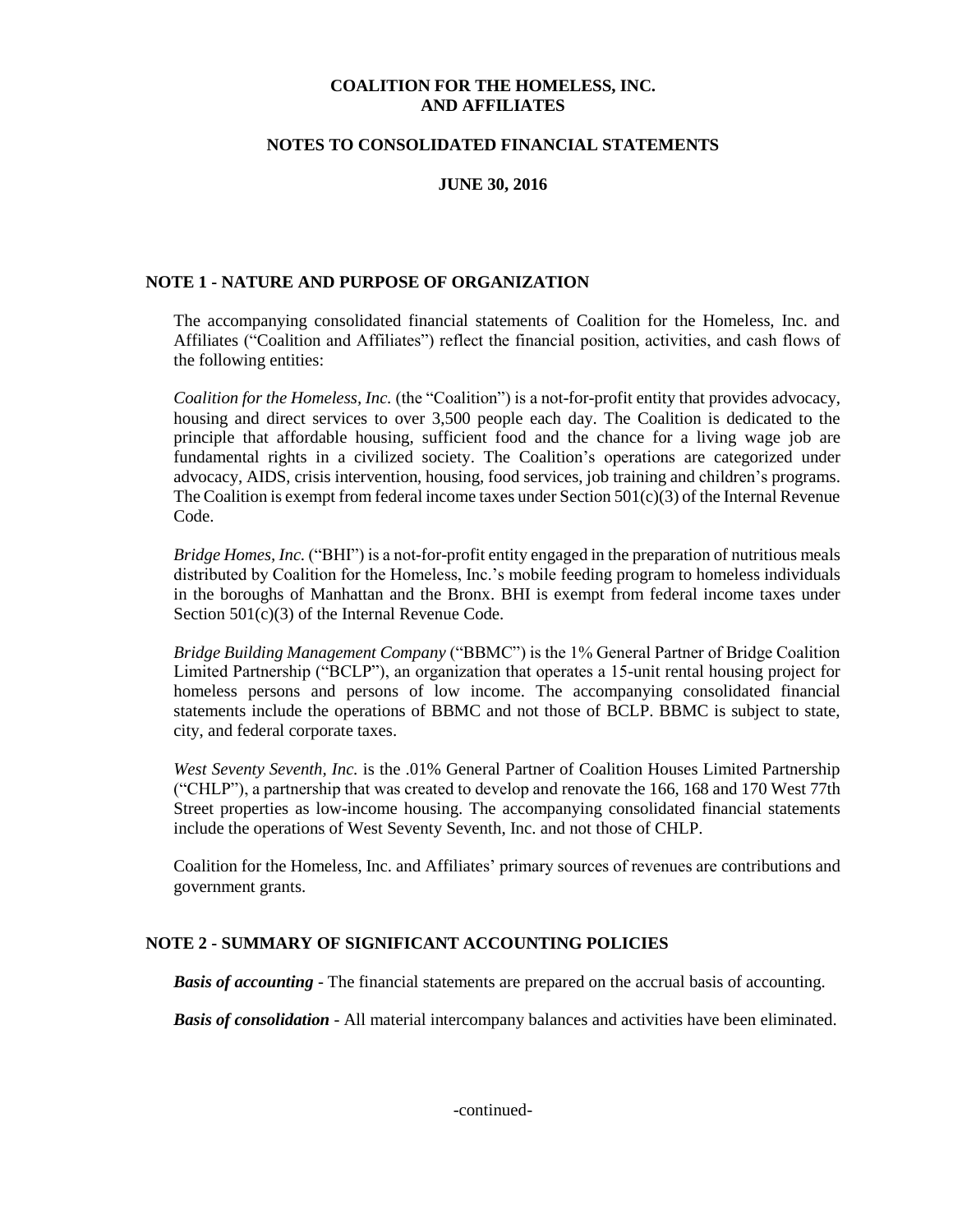#### **NOTES TO CONSOLIDATED FINANCIAL STATEMENTS**

#### **JUNE 30, 2016**

#### **NOTE 2 - SUMMARY OF SIGNIFICANT ACCOUNTING POLICIES (continued)**

*Use of estimates*- The preparation of financial statements in conformity with accounting principles generally accepted in the United States of America requires management to make estimates and assumptions that affect the reported amounts of assets and liabilities and disclosure of contingent assets and liabilities at the date of the financial statements and the reported amounts of revenues and expenses during the reporting period. Actual results could differ from those estimates.

*Reclassification* - The presentation of donated investments and the proceeds from their liquidation have been reclassified to conform to Accounting Standards Update 2012-05, Classification of the Sale Proceeds of Donated Financial Assets in the Statement of Cash Flows.

*Cash and cash equivalents*- Cash and cash equivalents are comprised of highly liquid investments that mature in three months or less from date of acquisition.

*Investments* - Investments are recorded at fair value. Investments, in general, are exposed to various risks such as interest rate, credit, and overall market volatility. Due to the level of risk associated with certain investments, it is at least reasonably possible that changes in the values of investment securities will occur in the near term, based on market fluctuations, and that such changes could materially affect the amounts reported in the financial statements.

*Contributions receivable* - Unconditional contributions receivable that are expected to be collected within one year are recorded at net realizable value. Unconditional promises to give that are expected to be collected in future years are recorded at the present value of their estimated future cash flows. The discounts on those amounts are computed using risk-adjusted interest rates applicable to the years in which the promises are received. Amortization of the discounts is included in contribution revenue. Conditional promises to give are not included as support until the conditions are substantially met.

*Government grant revenues and receivables* - The Coalition records revenue and receivables for grants from contracting agencies based on claims for expense reimbursements and program utilization at contracted rates. Such revenues are subject to audit by the agencies. Management does not anticipate any material adjustments which would result from any audits.

*Allowance for doubtful accounts* - The Coalition determines whether an allowance for uncollectibles should be provided for contributions and grantsreceivable. Such estimates are based on management's assessment of the aged basis of its contributions and grants receivable, current economic conditions, subsequent receipts and historical information. Contributions and grants receivable are written off against the allowance for doubtful accounts when all reasonable collection efforts have been exhausted. The Coalition does not charge interest on outstanding receivables. There was no allowance for doubtful accounts at June 30, 2016.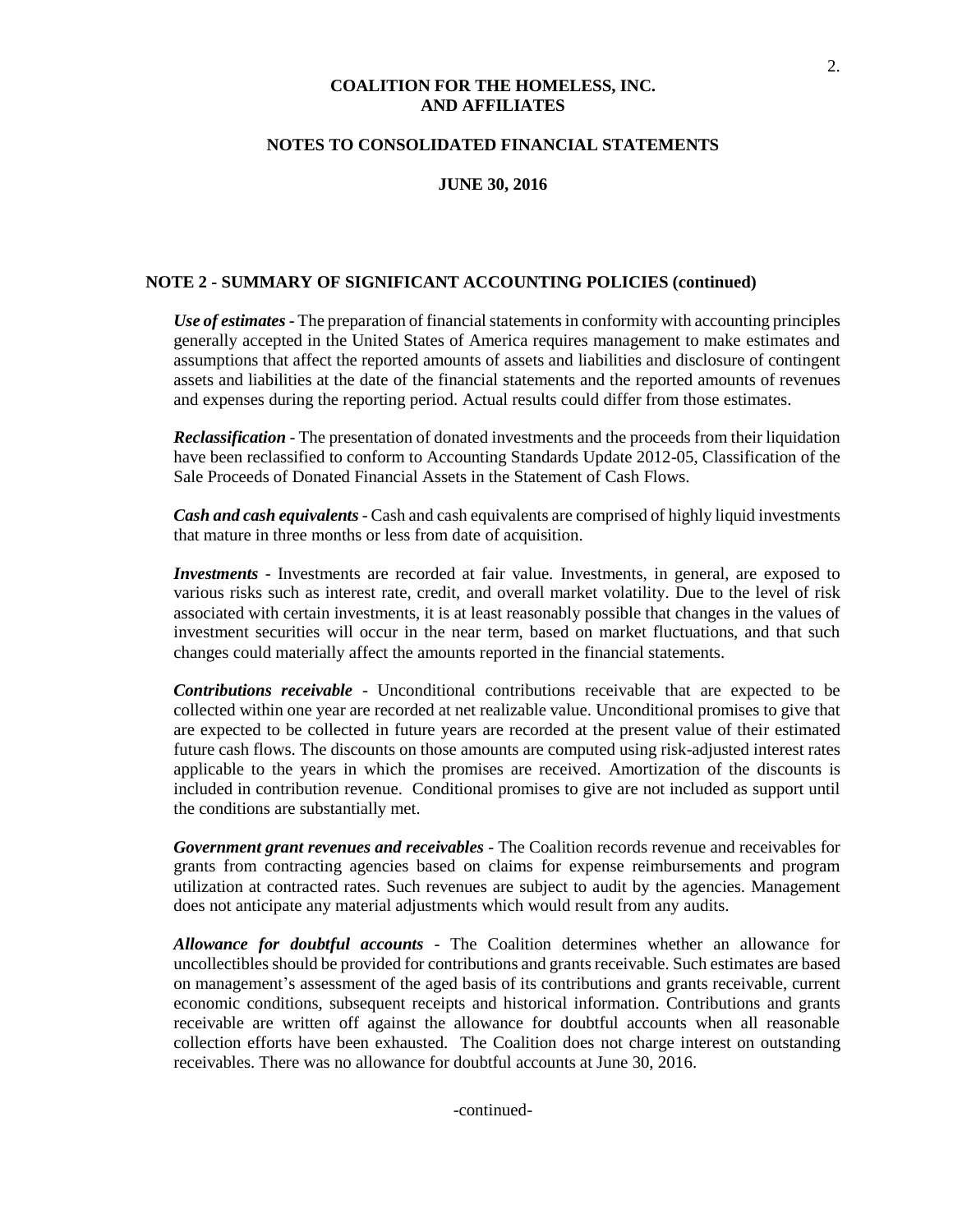#### **NOTES TO CONSOLIDATED FINANCIAL STATEMENTS**

#### **JUNE 30, 2016**

#### **NOTE 2 - SUMMARY OF SIGNIFICANT ACCOUNTING POLICIES (continued)**

*Deferred rent receivable -* Deferred rent receivable is recorded for the difference between the rental income based on the operating leases and the straight-line basis.

*Prepaid expenses* - Payments made to vendors for contracts that cover future periods are recorded as prepaid expenses.

*Fixed assets* - Fixed assets are recorded at cost. Donated assets are valued at market at the date of the donation. For BHI, acquisitions of \$200 or more with an estimated useful life of greater than one year are capitalized. For other entities, acquisitions of \$1,000 or more with an estimated useful life of greater than one year are capitalized. Depreciation is calculated on the straight-line method over the estimated useful lives of the assets. Leasehold improvements are capitalized and amortized over the shorter of the term of the lease or the useful life of the leasehold improvement.

*Unrestricted net assets* - Unrestricted net assets include funds having no restriction as to use or purpose imposed by donors.

*Temporarily restricted net assets* - Temporarily restricted net assets are those whose use has been restricted by donors to a specific time period or purpose.

*Contributions* - Unconditional contributions, including promises to give cash and other assets, are reported at fair value at the date the contribution is received. The gifts are reported as either temporarily or permanently restricted support if they are received with donor stipulations that limit the use of the donated assets. When a donor restriction expires, that is, when a stipulated time restriction ends or purpose restriction is accomplished, temporarily restricted net assets are reclassified to unrestricted net assets and reported in the statement of activities as net assets released from restrictions.

*Rental income* - Rental income is recorded based on operating leases and revenue is recognized on the straight-line basis over the terms of the leases.

*Rent expense* - The Coalition leases office space and equipment at various locations. Rent is recorded on the straight-line basis over the term of the lease. Deferred rent expense is recorded when material.

*Advertising -* Advertising costs are expensed as incurred.

*Functional allocation of expenses* - The costs of providing services have been summarized on a functional basis. Accordingly, certain costs have been allocated among the programs and supporting services benefited.

-continued-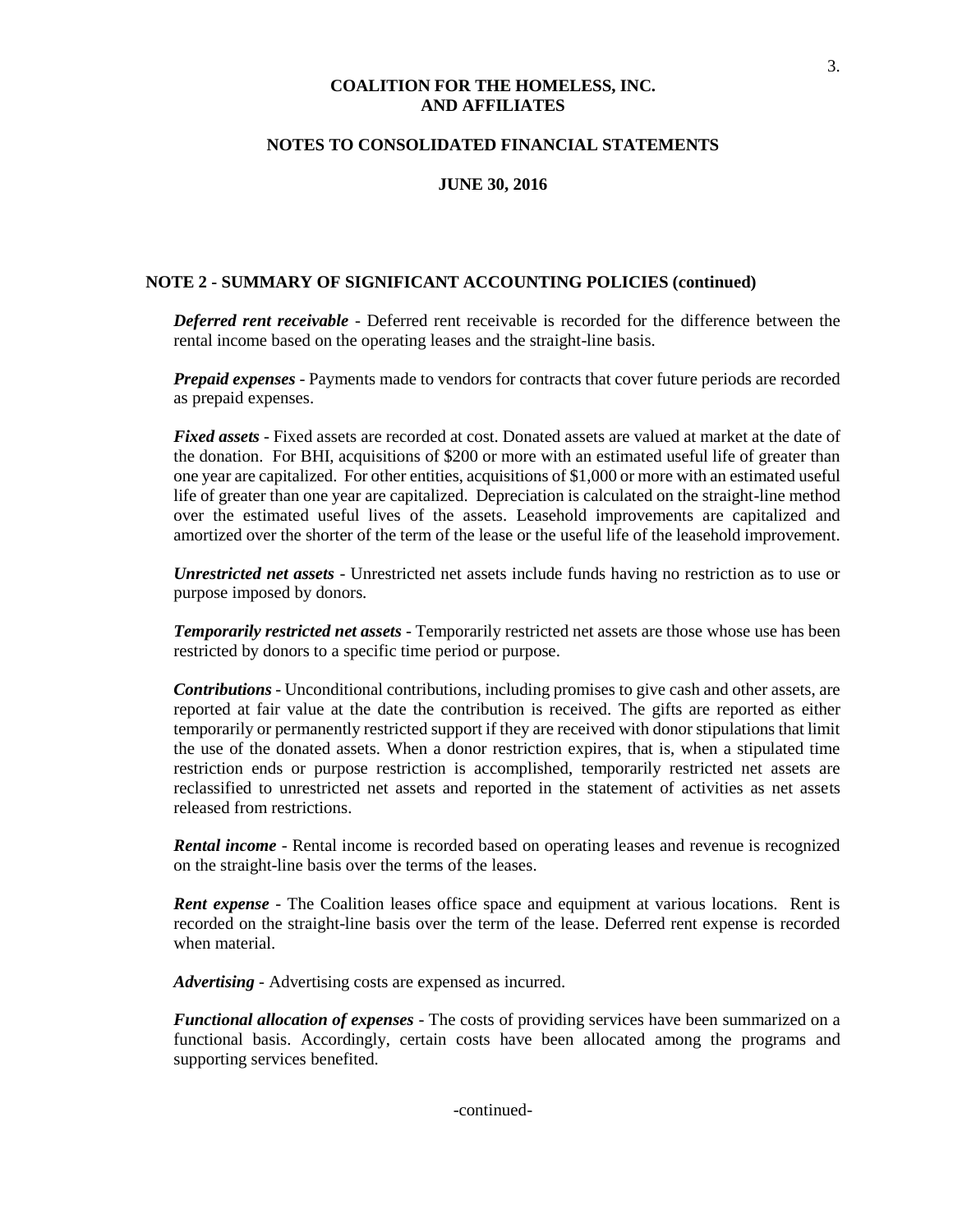#### **NOTES TO CONSOLIDATED FINANCIAL STATEMENTS**

#### **JUNE 30, 2016**

#### **NOTE 2 - SUMMARY OF SIGNIFICANT ACCOUNTING POLICIES (continued)**

*Prior-year summarized financial information* - The financial statements include certain prioryear comparative information. Such information does not include sufficient disclosures or detail to constitute a presentation in conformity with accounting principles generally accepted in the United States of America. Accordingly, such information should be read in conjunction with the organization's financial statements for the year ended June 30, 2016, from which the summarized information was derived.

*Uncertainty in income taxes* - The Coalition has determined that there are no material uncertain tax positionsthat require recognition or disclosure in the consolidated financial statements. Periods ending June 30, 2013 and subsequent remain subject to examination by applicable taxing authorities.

*Subsequent events* - Subsequent events have been evaluated through October 31, 2016, which is the date the consolidated financial statements were available to be issued.

#### **NOTE 3 - INVESTMENTS AND FAIR VALUE HIERARCHY**

The following table sets forth by level, within the fair value hierarchy, the assets at fair value:

|                                   | 2016 |  | 2015 |
|-----------------------------------|------|--|------|
| Investments<br>Money market funds | 7NG  |  | QC   |

The following is a summary of interest and investment income (loss):

| Loss on investments<br>Interest income | (1,312)<br>309 |
|----------------------------------------|----------------|
| Net investment loss                    | (1.003)        |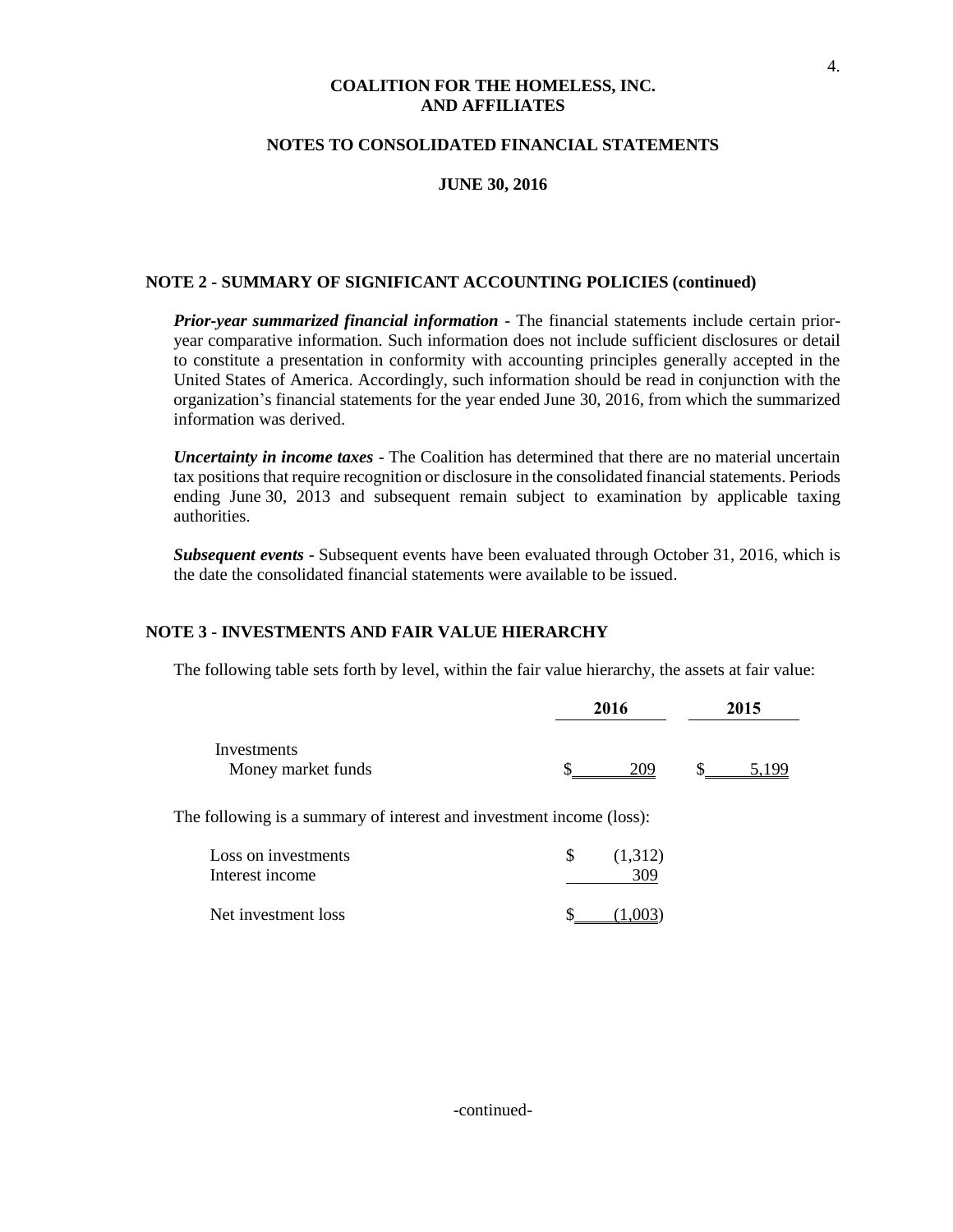#### **NOTES TO CONSOLIDATED FINANCIAL STATEMENTS**

#### **JUNE 30, 2016**

## **NOTE 4 - CONTRIBUTIONS RECEIVABLE**

Contributions receivable, including multi-year commitments, were discounted to net present value using a discount rate of 1.66%. The contributions receivable as of June 30, 2016 and 2015 consisted of the following:

|                                                                 | 2016                    | 2015                              |
|-----------------------------------------------------------------|-------------------------|-----------------------------------|
| Less than one year<br>One to five years<br>More than five years | \$<br>632,000<br>75,542 | \$<br>376,999<br>34,816<br>47,727 |
| Total                                                           | 707,542                 | 459,542                           |
| Less: Discount to present value                                 | (6,980)                 | (8,214)                           |
| Total contributions receivable - net                            | 700.562                 |                                   |

#### **NOTE 5 - GRANTS RECEIVABLE**

As of June 30, grants receivable consisted of the following:

|                                               | 2016         | 2015           |
|-----------------------------------------------|--------------|----------------|
| New York City                                 |              |                |
| Human Resources Administration                | \$<br>76,861 |                |
| Department of Homeless Services               | 209,258      | \$<br>96,671   |
| Department of Youth and Community Services    |              | 188            |
| <b>Consortium for Worker Education</b>        | 56,085       | 37,257         |
| New York State                                |              |                |
| Office of Temporary and Disability Assistance | 117,347      | 47,143         |
| Department of Health                          | 5,855        | 6,015          |
| Office of Children and Family Services        |              | 42,513         |
| Federal                                       |              |                |
| United Way - FEMA                             | 86,000       | 87,299         |
| Department of Housing and Urban Development   | 21,361       | 33,732         |
| Total grants receivable                       | 572.767      | <u>350,818</u> |

-continued-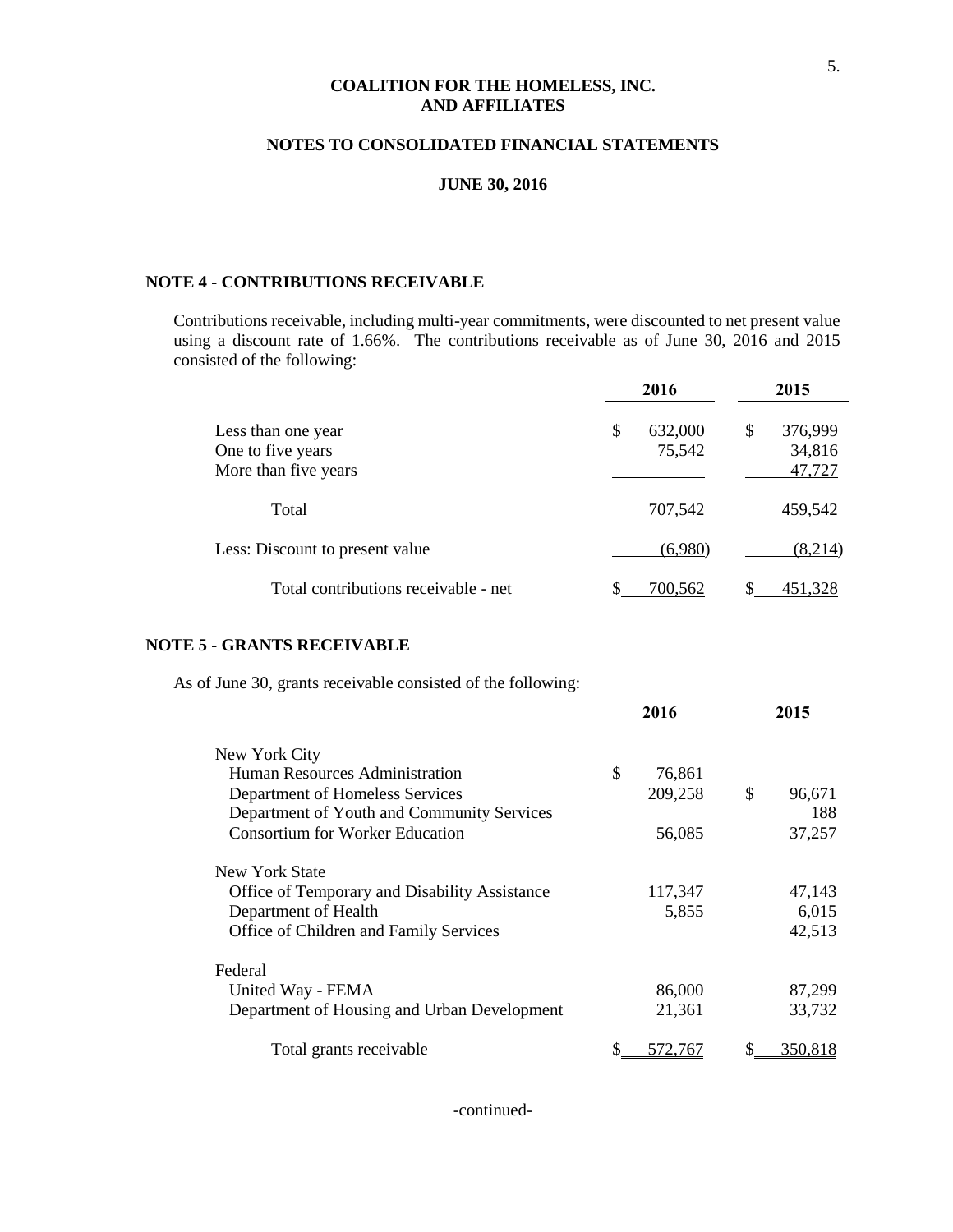#### **NOTES TO CONSOLIDATED FINANCIAL STATEMENTS**

#### **JUNE 30, 2016**

#### **NOTE 6 - DUE FROM AFFILIATES**

During the year, Coalition and Affiliates paid for operating expenses on behalf of certain affiliates. As of June 30, 2016 and 2015, the following amounts were outstanding:

|                                             | 2016    |     | 2015   |
|---------------------------------------------|---------|-----|--------|
| Due to/from affiliates                      |         |     |        |
| <b>Bridge Coalition Limited Partnership</b> | 55.784  | -85 | 19,653 |
| <b>Coalition Houses Limited Partnership</b> | 18.689) |     | 3.494  |
| Total due from affiliates                   |         |     |        |

#### **NOTE 7 - RESERVE FUND**

The partnership agreement between West Seventy Seventh, Inc., the general partner of Coalition Housing Limited Partnership, of which Coalition for the Homeless, Inc. is the "Sponsor", provides for the establishment of a social services reserve, the purpose of which is to be available to provide supportive social services for the tenants. The reserve is funded from the Sponsor's developer fees and is being held by the New York City Housing Development Corporation.

#### **NOTE 8 - FIXED ASSETS**

As of June 30, fixed assets consisted of the following:

|                                    | 2016            | 2015            | <b>Estimated</b><br><b>Useful Lives</b> |
|------------------------------------|-----------------|-----------------|-----------------------------------------|
| Land                               | \$<br>7,966,789 | S.<br>7,966,789 |                                         |
| Building and building improvements | 11,146,083      | 10,363,241      | 40 years                                |
| Leasehold improvement              | 253,170         | 238,170         | 10 years                                |
| Equipment                          | 1,552,428       | 1,548,285       | $3-10$ years                            |
| Vehicles                           | 112,709         | 112,709         | 5 years                                 |
| Furniture and fixtures             | 359,460         | 359,461         | $7-10$ years                            |
| Less: Accumulated depreciation     | 21,390,639      | 20,588,655      |                                         |
| and amortization                   | (5,239,535)     | (4,838,537)     |                                         |
|                                    | \$16,151,104    | \$15,750,118    |                                         |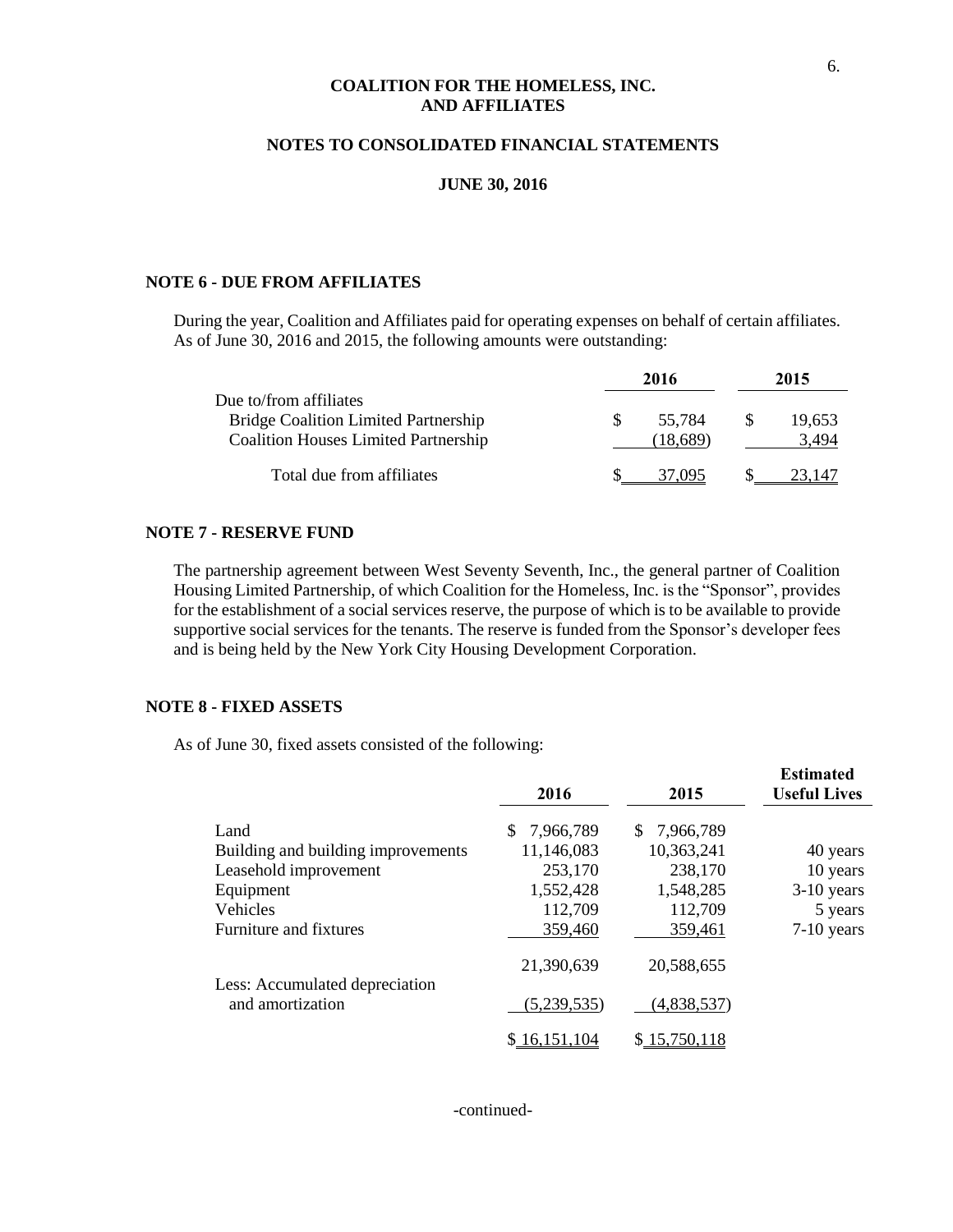#### **NOTES TO CONSOLIDATED FINANCIAL STATEMENTS**

#### **JUNE 30, 2016**

#### **NOTE 9 - REFUNDABLE ADVANCES**

Refundable advances consisted of the following at June 30, 2016 and 2015:

|                  | 2016 |        | 2015   |
|------------------|------|--------|--------|
| Contract advance |      | 27,361 | 49,218 |

#### **NOTE 10 - OBLIGATIONS UNDER CAPITAL LEASE**

In February 2015, the Coalition entered into a three-year lease agreement with Leaf Capital for the acquisition of certain equipment with interest at 1.838%. The carrying amount of the leased equipment is \$120,164 with current-year amortization of \$38,401 and accumulated amortization of \$52,732. The Coalition has the option to purchase the leased equipment at the end of the lease period at fair value. The lease expires in February 2018.

The future minimum lease payments under the capital leases, together with the present value of the net minimum lease payments as of June 30, 2016, were as follows:

| 2017                               | 40,055 |
|------------------------------------|--------|
| 2018                               | 28,372 |
| Less: Amount representing interest | 68,427 |
| Obligations under capital lease    | 67.432 |

#### **NOTE 11 - LINE OF CREDIT**

The Coalition has a \$1 million unsecured, revolving line of credit with JPMorgan Chase Bank, of which no amounts were outstanding as of June 30, 2016 and 2015. Interest on any outstanding balance is payable at 30-day LIBOR plus 3.00%, which was approximately 3.346% at June 30, 2016 and 3.19% at June 30, 2015. The line of credit expires on November 20, 2016.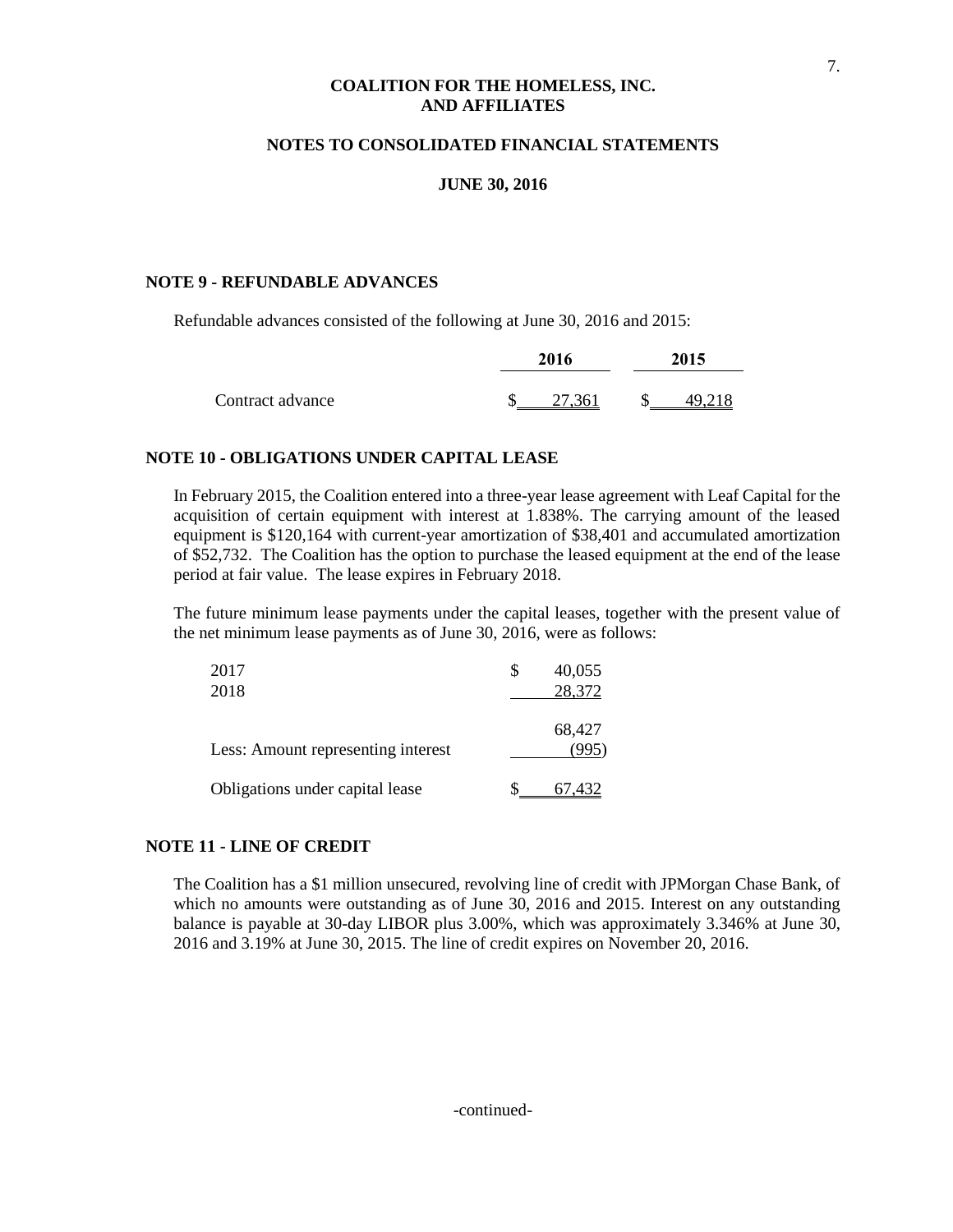#### **NOTES TO CONSOLIDATED FINANCIAL STATEMENTS**

#### **JUNE 30, 2016**

#### **NOTE 12 - CONTRIBUTIONS**

Contributions received during the year were derived from the following sources:

|                        | <b>Unrestricted</b> | <b>Temporarily</b><br><b>Restricted</b> | <b>Total</b>     |
|------------------------|---------------------|-----------------------------------------|------------------|
| Individual donations   | 3,429,193<br>S      | \$<br>65,055                            | 3,494,248<br>\$. |
| Corporate donations    | 6,000               | 37,080                                  | 43,080           |
| Foundation donations   | 613,400             | 872,850                                 | 1,486,250        |
| <b>Board donations</b> | 333,000             |                                         | 333,000          |
| Matching gifts         | 33,545              | 5,000                                   | 38,545           |
| Corporate employees    | 83,904              | 1,025                                   | 84,929           |
| List rental/exchange   | 6,963               |                                         | 6,963            |
|                        | 4.506.005           | 981.010                                 | 5.487.015        |

## **NOTE 13 - TEMPORARILY RESTRICTED NET ASSETS**

At June 30, 2016, temporarily restricted net assets are available for the following purposes:

|                                  | 2016              | 2015                    |
|----------------------------------|-------------------|-------------------------|
| Client services<br>AIDS services | 521,354<br>10,000 | \$<br>468,601<br>12,844 |
|                                  | 531.354           |                         |

Net assets were released from restrictions by incurring expenses satisfying the restricted purpose or passage of time specified by the donors.

| Children's services | 191,524 |
|---------------------|---------|
| Food services       | 44,486  |
| Client services     | 637248  |
| Job training        | 40,000  |
| Advocacy            | 3,000   |
| AIDS services       | 12,843  |
| Housing             | 2,000   |
| Total               |         |
|                     |         |

-continued-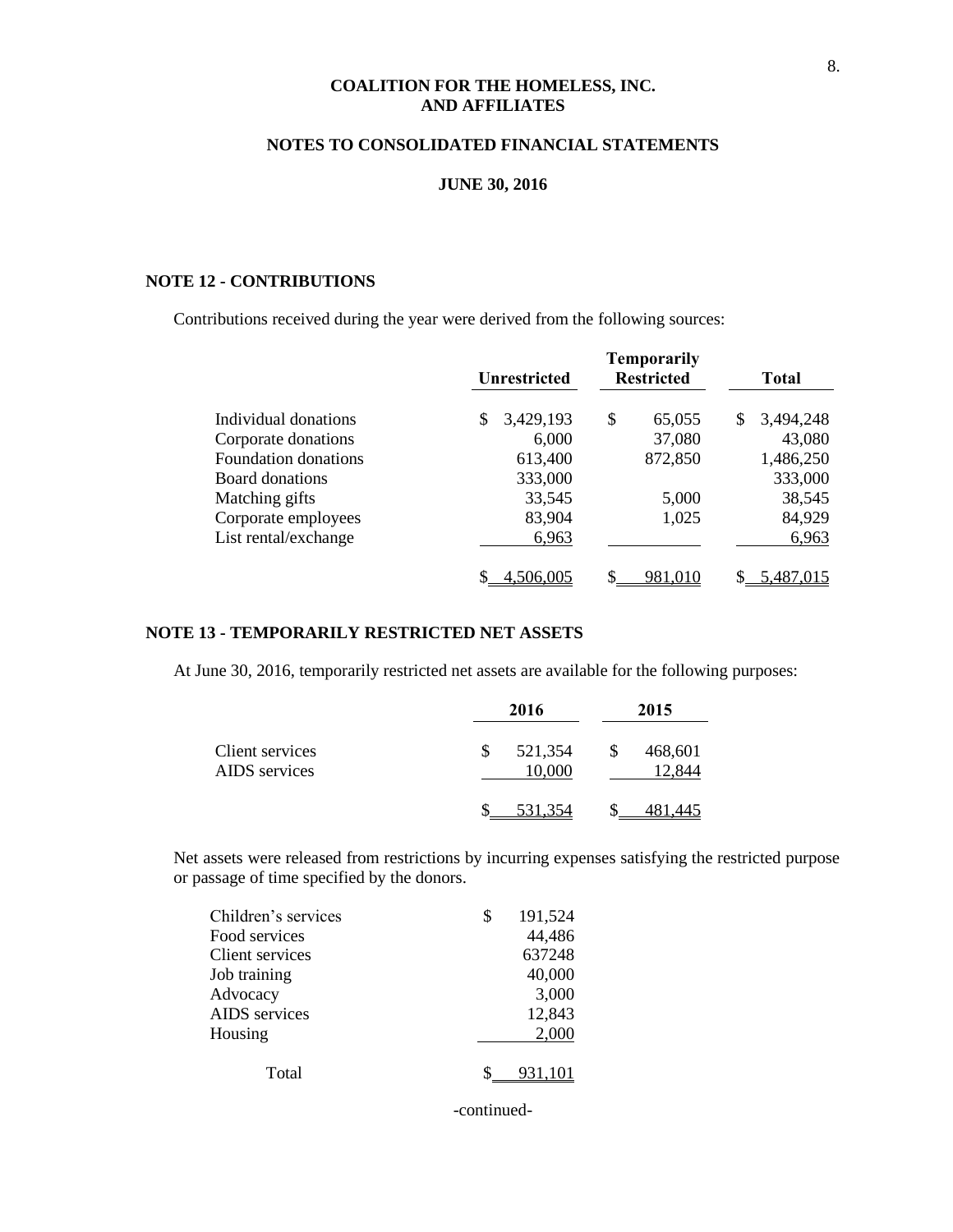#### **NOTES TO CONSOLIDATED FINANCIAL STATEMENTS**

#### **JUNE 30, 2016**

#### **NOTE 14 - RENTAL PROPERTY**

The Coalition presently leases a portion of its building to two tenants: CVS, Inc. (CVS) and Hamilton-Madison House, Inc. (HMH). The CVS lease is a noncancelable operating lease agreement, which expires July 31, 2019 with the option for a five-year extension at \$1,182,696 per annum. The HMH lease is a noncancelable lease agreement that expires June 30, 2019. The future minimum lease payments to be received for each of the next four years are as follows:

|      | <b>CVS</b>   | <b>HMH</b>    | Total     |
|------|--------------|---------------|-----------|
| 2017 | 954,254<br>S | 202,023<br>\$ | 1,156,277 |
| 2018 | 983,265      | 202,023       | 1,185,288 |
| 2019 | 1,013,146    | 202,023       | 1,215,169 |
| 2020 | 84,636       |               | 84,636    |
|      | \$3,035,301  | 606,069       | 3,641,370 |

#### **NOTE 15 - CONCENTRATIONS OF CREDIT AND MARKET RISKS**

Financial instruments that potentially expose the Coalition to concentrations of credit and market risks consist primarily of cash and cash equivalents with major financial institutions, which from time to time exceed the amount insured by the FDIC. These institutions have strong credit ratings, and management believes that the risk related to these accounts is minimal. The Coalition's management monitors the balances with those institutions to limit the exposure to risk.

#### **NOTE 16 - OPERATING LEASES**

The Coalition leases 66 scattered site apartments throughout the five boroughs for clients of the program. These leases are between \$800 and \$1,800 depending on the size of the apartment and are directly funded by the Human Resources Administration, a government agency. The leases are one to two years and are noncancelable. The Coalition also signed 10-year leases in March 2008 for two campsites within Harriman State Park which expire December 31, 2017 which are used for summer sleep-away camp. The two leases are for \$9,173 and \$3,610 annually. In addition, the Coalition has a five-year lease for office space in Albany which expires August 31, 2016 in the amount of \$13,944 a year.